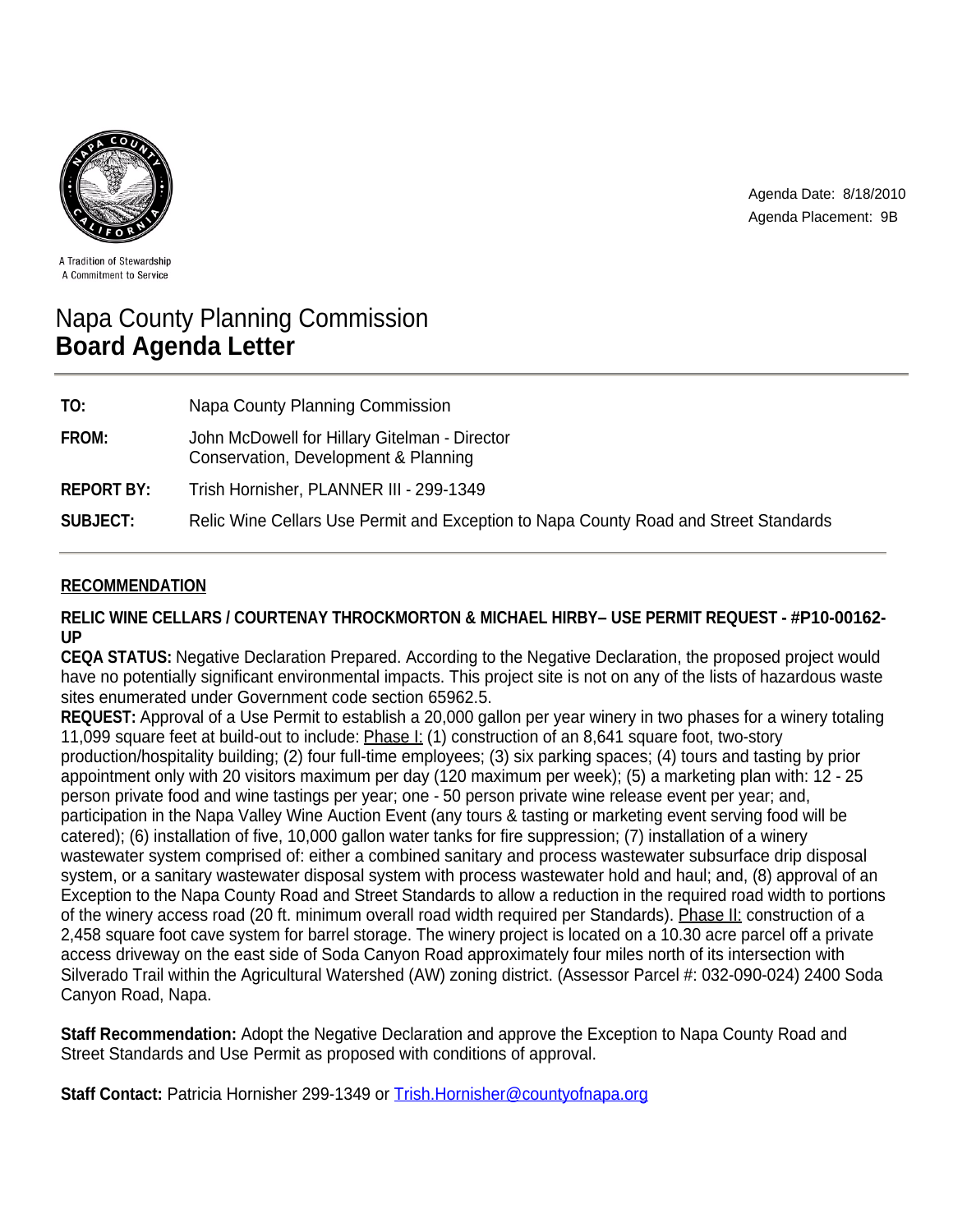## **EXECUTIVE SUMMARY**

#### **Project Action:**

That the Planning Commission:

1. Adopt the Negative Declaration for Relic Wine Cellars, based on findings 1-6 of Exhibit A;

2. Approve the requested Exception to the Napa County Road and Street Standards based on findings 7-9 of Exhibit A; and,

3. Approve Use Permit #P10-00162-UP based on findings 10-14 of Exhibit A and subject to the recommended Conditions of Approval (Exhibit B).

## **Discussion:**

The applicant proposes a new 20,000 gallon per year winery which would be located on a 10.30 acre hillside parcel on the western slopes of Soda Canyon. Access to the winery site is off a private driveway on the east side of Soda Canyon Road about four plus miles northeast of Silverado Trail and five miles due east of the Town of Yountville. The parcel is currently vacant consisting of gently sloping oak woodlands, shrublands and rock outcroppings at the higher elevations. No vineyards are present on the site and none are proposed. The site was previously improved by a former owner for residential development with a gravel and partially paved driveway and building pad. The pad is located on a southwest facing spur ridge on the eastern most portion of the parcel and is now being proposed as the winery building site.

The winery facility consists of a two-story, 8,641 square foot winery production/hospitality building along with a 2,548 square foot cave system for barrel storage (no public access) that will be built into the canyon wall directly behind the winery structure. The proposed winery would have a maximum of 20 visitors per day, no more than 120 in a six day week, and a marketing plan including 12 events with 25 persons per event and two - 50 person events annually. Due to the steepness of the property and the location of resources such as a drainage course and rock outcroppings on the eastern slopes as well as wooded areas located mid slope on the property, the applicant is requesting an Exception to the Napa County Road and Street Standards to allow the new winery access road to narrow to 14 feet along two short segments to avoid these resources. In order to provide the same overall practical effect as the County standards, the applicant proposes additional safety measures as part of the project to improve visibility and ingress/egress along the road. The Fire Marshall and the Department of Public Works have reviewed the Exception request and recommend approval with added conditions.

Staff believes required findings can be made in support of the requested Exception to the Napa County Road and Street Standards and Use Permit and recommends approval as conditioned.

## **FISCAL IMPACT**

Is there a Fiscal Impact? No

## **ENVIRONMENTAL IMPACT**

Negative Declaration Prepared. According to the proposed negative declaration, the proposed project would have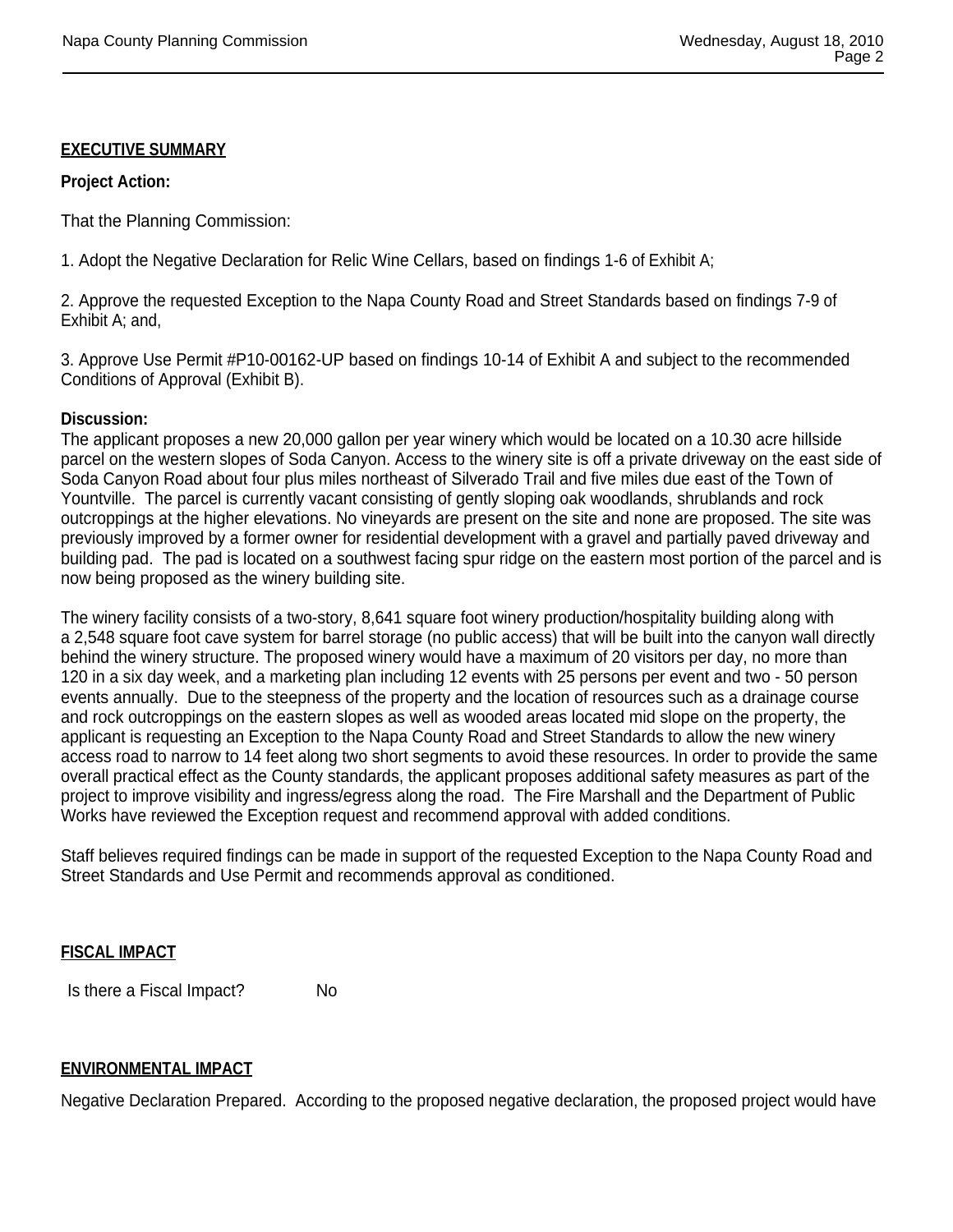no potentially significant environmental impacts. The project is not on any of the lists of hazardous waste sites enumerated under Government Code section 65962.5

# **BACKGROUND AND DISCUSSION**

**Owners:** Mike Hirby & Courtenay Throckmorton

**Applicant:** Mike Hirby & Courtenay Throckmorton

**Representative (Project Manager):** Jon Webb, Albion Survey, Inc.

**Zoning:** AW (Agricultural Watershed)

**General Plan Designation:** AWOS (Agriculture, Watershed & Open Space)

**Filed:** April 30, 2010 **Resubmitted:** July 19, 2010

**Building Size:** An 8,641 square foot two-story production/hospitality building (Phase I) with a cave system for barrel storage (Phase II) for a winery totaling a maximum of 11,099 square feet.

**Accessory Structures:** five 10,000 gallon water tanks for fire protection.

**Cave Size:** 2,458 square feet (to be constructed in Phase II)

**Production Capacity:** 20,000 gallons per year

**Visitation:** A maximum of 20 visitors per day with a maximum of 120 visitors per six day week

**Marketing:** Twelve 25-person private food and wine tasting events per year; one 50-person private wine release event per year; and, participation in the annual Napa Valley Wine Auction. (All tours & tasting and marketing events serving food will be catered and prepared off-site by licensed Napa County approved operator.)

**Number of Employees:** Four full-time

**Hours of Operation:** 7:00 AM to 5:00 PM, six days a week (Harvest & bottling season 7 AM to 10 PM),

**Parking:** 6 parking spaces, including one ADA-accessible space

**Parcel Size:** 10.30 Acres

**Accessory/Production Ratio:** 23% (40% allowed)

**Winery Coverage:** 0.70 acres (6.8 % of parcel - 25% allowed)

**Setbacks:** 1,200' Front (West -300' required); 65' Side (North - 20' required); 168' Side (South - 20' required); 465' Rear (East 20' required)

**Cave Setback:** 16 feet from rear property line

**Adjacent Zoning / Land Use:**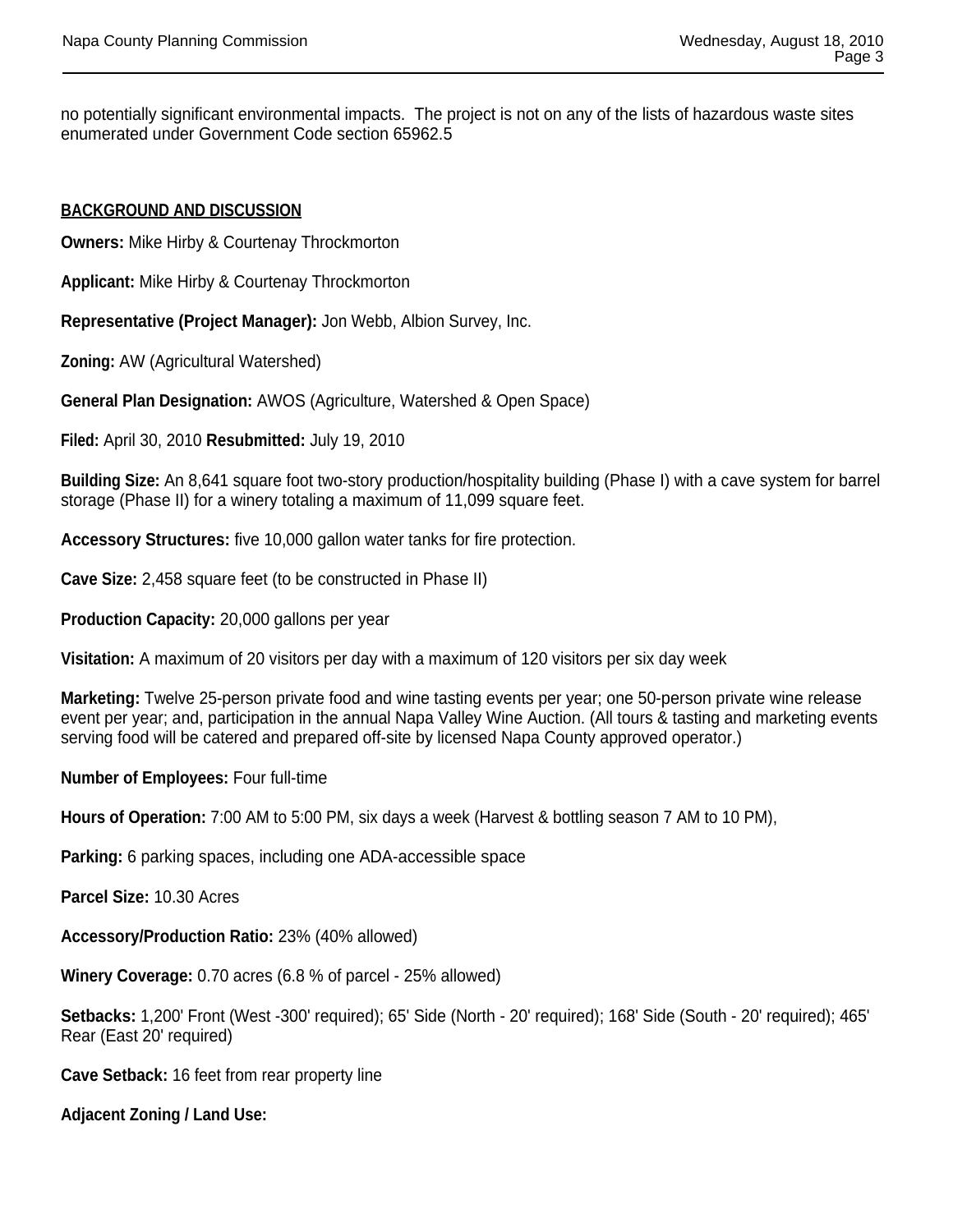# North

AW- Rural Residential/Open Space - three parcels of 5.3, 76.5 and 80 acres; each including a residence

# South

AW - Rural Residential/Vineyard/Open Space and Commercial Improved - two parcels of 0.38 and 26.9 acres including Soda Canyon Volunteer Fire Dept on the small parcel and a residence on the other

# East

AW - Rural Residential / Open Space - one parcel 74.47 acres including a residence

West

AW - Rural Residential / Open Space - Two parcels 4.27 and 60 acres; both including a residence

# Nearby Wineries (within Soda Canyon and approx. one mile of the project site):

Waug Winery - 2275 Soda Canyon Rd; Approved August 2006; 30,000 gal/yr; 16,000 Sq Ft entirely within a cave system; By Appt

La Vallette Winery - 2915 Soda Canyon Rd; Approved July 1988; 20,000 gal/yr; 1,600Sq Ft; By Appt (Tastings only no tours)

Astrale E Terra Winery.-3148 Soda Canyon Rd;Approved August 1988; 20,000 gal/yr; 1,200 Sq Ft; By Appt (Tastings only no tours) Atlas Peak Vineyards- 3700 Soda Canyon Rd; Established October 1992; 450,000 gal/yr; 94,000 Sq Ft; By Appt

# **Property History:**

May 2004 - Erosion Control permit approved for road and residence.

April 2004 - Grading permit finaled for re-grading and paving of existing road & construction of 1,200 sq ft residence.

September 2004 - Wirt Residential Building permit #B04-00265 canceled.

July 2009 - McSorley Residential Building permit # B07-01595 for new 4,110 sq ft residence, 2nd unit & Guest cottage expired.

April 2010 - Application for new winery Use Permit received.

## **Code Compliance History:**

Based on a review of Planning and Building files, there have been no complaints or code compliance issues filed against this property.

## **Discussion Points:**

## **Winery Proposal**

Michael Hirby and Courtenay Throckmorton seek approval from the County of Napa for a Use Permit to establish a 20,000 gallon per year winery on their 10.30 acre parcel located off a private access road on the east side of Soda Canyon Road approximately 4 miles north of its intersection with Silverado Trail. The parcel is centrally located on the western slopes of Soda Canyon. It is currently vacant with evidence of prior land management consisting of a road, berms, a residential building pad and surface soil movement on the lower portions of the property. No vineyards exist and none are proposed with this application. Grapes for wine production will come from the upper region of Soda Canyon and other vineyards within Napa County in accordance with the Winery Definition Ordinance 75% rule. The owners have been producing wine in the Valley for a number of years at six different production facilities throughout Napa Valley. Approval of Relic Wine Cellars will afford the owners the opportunity to produce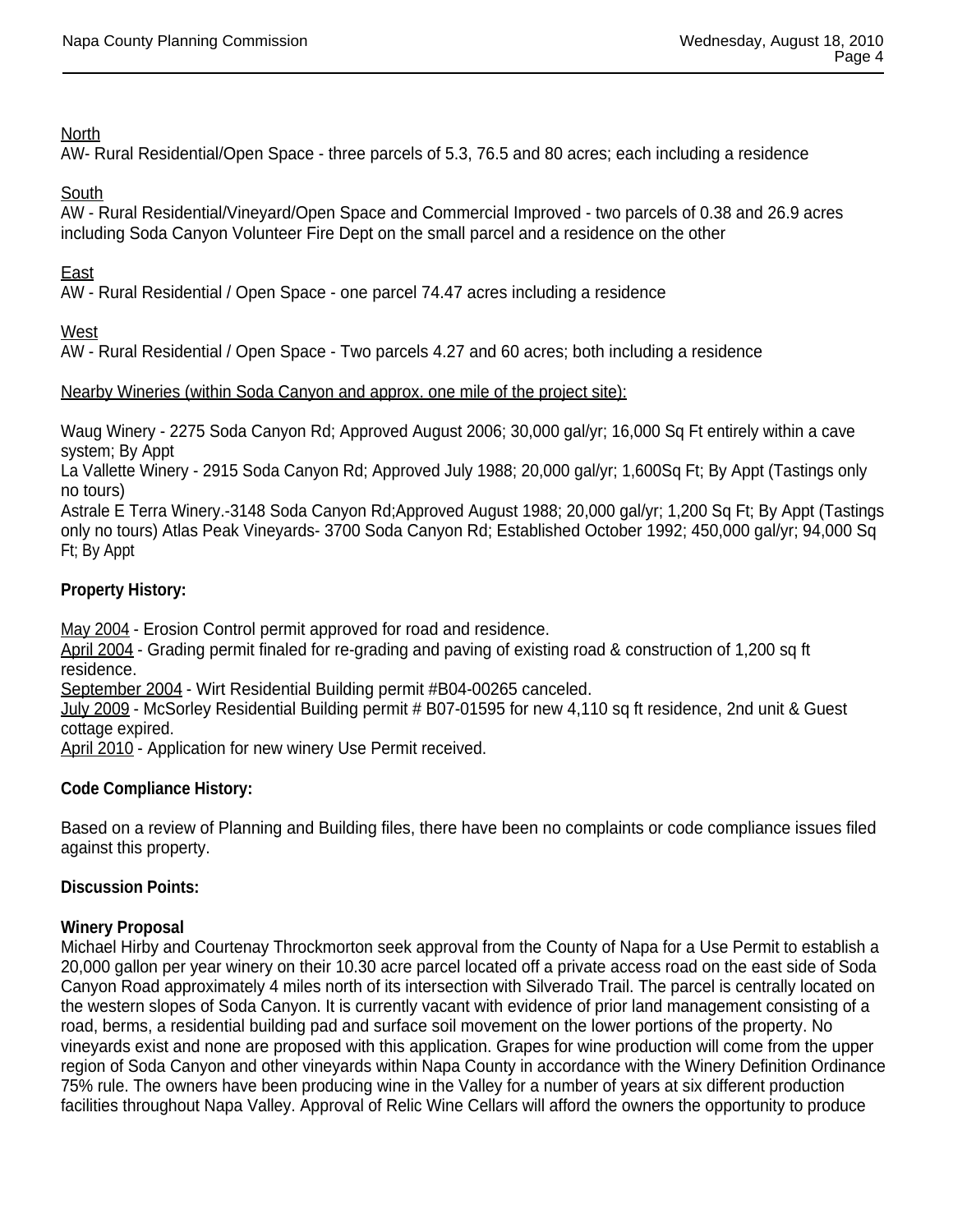these wines on-site.

The applicants propose to construct the winery in two phases. A two story, 8,641 square foot wine production/hospitality building will be built during Phase 1. Four employees, Tours and Tasting by Appointment Only visitation with a maximum of 20 persons per day during a six day week and six parking spaces is planned. Also proposed is a fairly small marketing plan consisting of 12 events with 25 persons or less; one event of 50 persons or less; and, participation in one Napa Valley Wine Auction temporary event. All Tours and Tasting and Marketing events serving food will be catered by an operator approved and licensed by Napa County Environmental Management. During Phase II, a 2,458 square foot Type I cave system for wine barrel storage will be added thus bringing the total winery facility to 11,099 square feet. The cave will be bored into the ridge directly behind the winery building. It will be offset from the rear property line by a distance of 16 feet thereby ensuring the underground structure is well within the owner's property boundary. Since it is planned as a Type I cave, no public access is permitted by the Building Inspection Division or the Napa County Fire Marshal.

## **Winery Design**

Relic Wine Cellars is uniquely designed in the Organic Modernist architectural style which is renown for the innovative way it integrates natural organic features and sustainable "green" concepts throughout the design. The proposed two-story winery is simply stated using earth tone standing seam metal panels to create a modern feel. The second story projects into the face of the hillside creating a protective cover for the open production area and cave portal on the ground level. Galvanized steel columns support a metal roofing structure that is overlain with an acrylic canopy and cable trellising system. The acrylic roof canopy extends over the entire facility which allows translucent natural light to flood the production work areas and second story deck. Windows will be insulated and glazed to eliminate glare and improve cooling within the structure. Vines, trained to grow on the trellis system, will eventually create a "living roof". The organic roof will become a natural screen when viewed by surrounding neighbors at higher elevations and save energy by shading and cooling the building. Staff believes the design is exemplary in its use of green technology and in keeping with other unique architectural designs found throughout Napa Valley.

#### **Winery Entrance and Exception to Napa County Road and Street Standards**

A new entrance will be created 70 feet north of the existing entrance within a recorded easement on the adjacent McFadden property just north of the Soda Canyon Fire Station. The entrance (running approximately 160 feet) and the remaining 1,050 feet of the winery access road will be improved to the full County Standards with the exception of two section of the road totaling 400 feet. These two sections are subject to approval of an Exception to the Napa County Road and Street Standards for a reduction in width to 14 feet (20 feet required). The first section is located 260 feet from the entrance on the lower portion of the road with slopes of around 15%. The reduced width extends for approximately100 feet and is being requested to preserve mature oak trees. The second section is located at the end of road near the winery and runs approximately 300 feet. The reduction in width is being requested to preserve rock outcroppings and reduce grading on steep slopes adjacent to a drainage course. Currently the slope along this section ranges from 20% to 29%. Public Works will require the slope for this section to meet the Standards at 20% or less. The applicant also proposes to incorporate further safety measures into the project to provide the same overall practical effect as the Standards. They include the following:

*1. Tours and tastings will not be scheduled such that guests will arrive or depart at the same time as other guests or at the same time as a scheduled truck deliveries (fruit, barrels, supplies, etc.);* 

*2. Marketing events will not be scheduled such that guests will arrive or depart at the same time as other guests or at the same time as a scheduled truck delivery (fruit, barrels, supplies, etc.); and,* 

*3. Signs will be posted so that traffic leaving the winery will be notified of the reduced road width and will be instructed to yield until oncoming traffic has cleared the reduced width portion of driveway.*

Staff believes findings for the Exception can be made in accordance with Resolution 06-198 which allows for reduced road width to preserve natural features (such as mature oak trees, rock outcroppings) and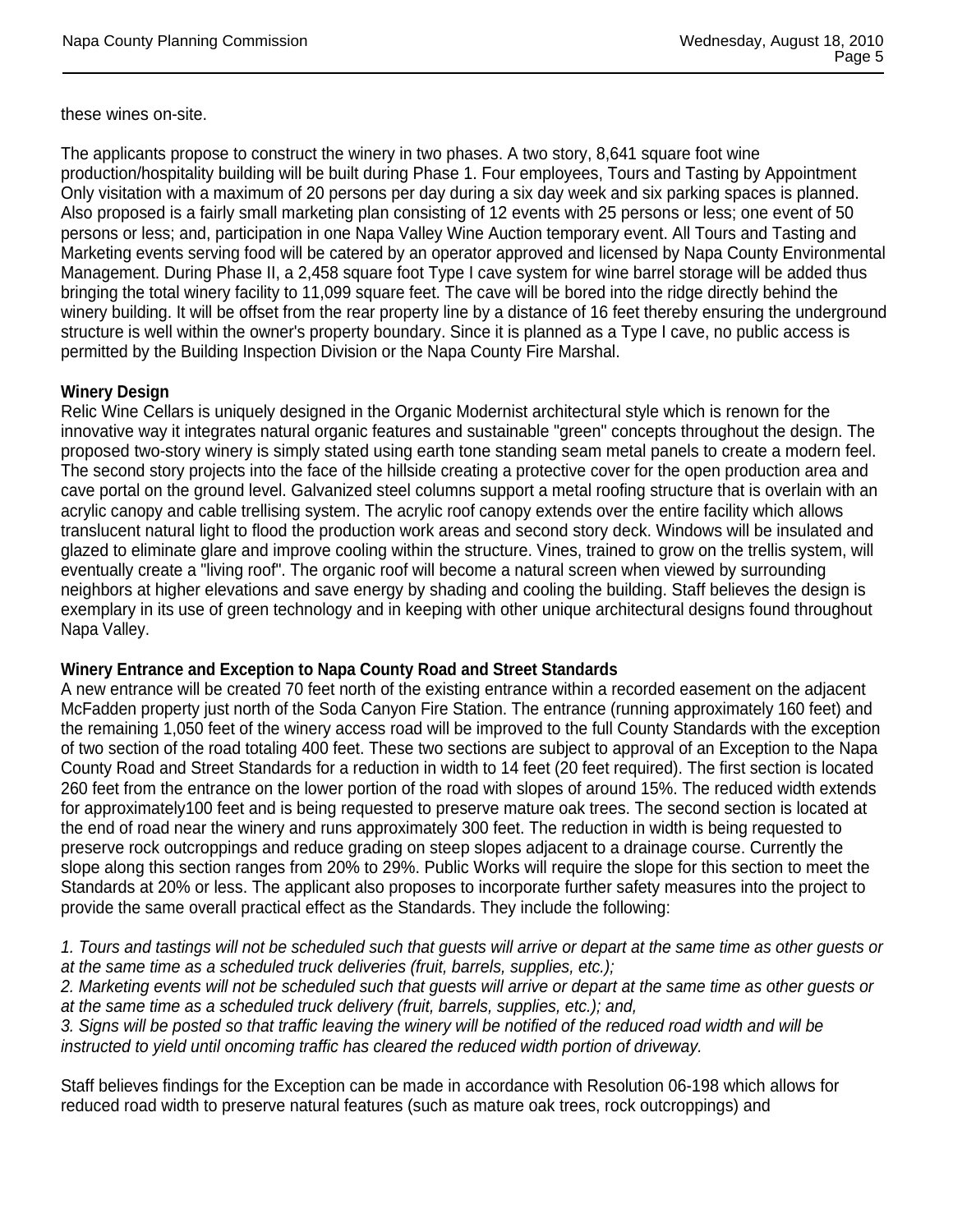minimize grading on steep slopes to preserve streams or drainage courses. The Napa County Department of Public Works and the County Fire Marshal have reviewed and approved the Exception with departmental conditions of approval which also include those safety measures proposed by the applicant. As proposed, Staff believes the Exception will not adversely effect the life, safety and welfare of the public visiting the property.

# **Traffic Impacts**

As stated in the initial study, traffic counts on Soda Canyon Road and Silverado Trail are not expected to increase significantly with the inclusion of the deceleration lane at the winery entrance and scheduled visitor and supply deliveries as now proposed. The Department of Public Works has reviewed the project and determined a left turn lane is not warranted due to the limited production capacity and visitation.

At the request of the Planning Department, stopping sight distances were also analyzed by Applied Civil Engineering. The report submitted on March 31, 2010, indicates the available sight distance on Soda Canyon Road looking south is 475 feet and looking north is 425. These distances assume two small trees just north of the entrance will be removed and the existing fence will be moved back to increase visibility along Soda Canyon Road. According to the Caltrans Highway Design Manual, the minimum stopping sight distance for a design speed of 45 mph is 360 feet. The report concludes that provided the tree and fence improvements are made as shown on the site plan, the available sight distance will exceed Caltrans' requirements for stopping sight distance.

#### **Water Availability**

Water for the proposed winery will be supplied by one existing on-site well. Five additional 12,000 gallon water storage tank are proposed for fire protection. The project is located in the County's Mountain area which has an acceptable water extraction volume of 0.5 acre feet per acre per year (af/yr). The subject 10.30 acre parcel would therefore have a water use allotment of 5.10 af/yr. The Phase I Water Availability Analysis estimates the projected groundwater demand at build-out (winery facility and landscaping) will be 0.53 af/yr. Thus, the project is well below the County established water allotment and is not expected to significantly effect groundwater supplies or wells.

#### **Neighbor Comments**

As of the date of this report, the adjacent property owner to the North visited the Department to discuss his concerns about various aspects of the winery. The discussion centered around environmental concerns and problems with a winery development next to an established residential neighborhood.

## **Consistency with Standards:**

Zoning - The project is consistent with AW (Agriculture Watershed) zoning district regulations. A winery (as defined in Napa County Code Section 18.08.640) and uses in connection with a winery (see Napa County Code Section 18.20.030) are permitted in the AW district with an approved use permit. This application complies with the Winery Definition Ordinance and the setbacks and other requirements of the Zoning Code.

Building Division Requirements -The Building Division recommends approval with conditions. Please see their memo dated July 26, 2010.

Fire Department Requirements - The Fire Department recommends approval with standard conditions. Please see their revised memo of June 15, 2010.

Public Works Department Requirements - The Public Works Department recommends approval with conditions of approval as stated in their memo dated August 9, 2010and memo for Groundwater dated August 9, 2010.

Environmental Management Department Requirements - The Department recommends approval provided all conditions of approval are satisfied. Please see their memo dated July 22, 2010.